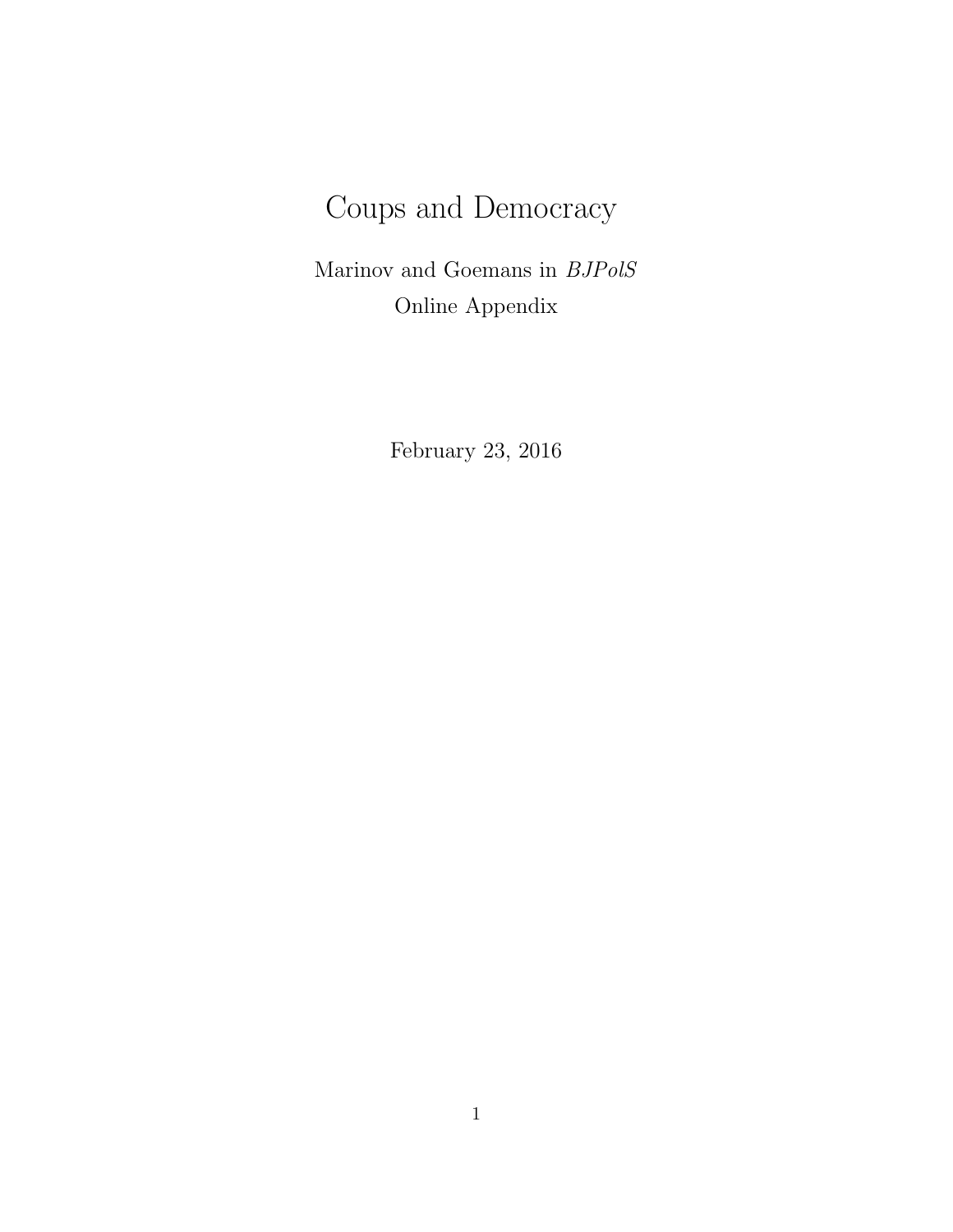## 1 Coup Occurrence

Our argument posits some relationships between the coup and post-coup stages. It would be instructive to estimate a model of coup occurrences, with the same variables, to see whether the selection dynamic we posit appears to be at work. For example, we believe that rising levels of GDP per capita fails to explain the movement to elections after coups because most richer countries never experience coups – and so, even if they would experience a faster onset of post-coup elections, we would not be able to observe the event in a range of the explanatory variable allowing us to estimate its impact.

Table ?? presents results of analysis of a probit estimation of likelihood of coups. We again include a weighted average of the 10 year history of coups, which we expect to significantly increase the probability of a coup as countries may be caught in 'coup traps'. Not only does this variable thus capture the path-dependence of coups, it may also be the case that this variable would capture some of the differences between countries' propensity to experience the event, differences not adequately summarized by the covariates.

Table ?? shows the results of the estimation. We find that a country's wealth is signed as expected and highly statistically significant as a predictor of coups. Richer countries, before and now, are less likely to experience a coup event. The selection dynamic we posited is at work, helping to explain the attrition in the values of the wealth variable in the coup sample. Thus, Hypothesis 1, linking wealth to post-coup elections is not necessarily wrong: it is simply difficult to test in observed post-coup samples. The observed variation across the two periods we are looking at in the timing of post-coup elections is explained by variables other than rising global wealth.

Our findings on the importance of a country having electoral democracy in place are of considerable interest. Electoral democracies are less likely to experience coups, an effect that is strengthened after the end of the Cold War. Theoretically, this finding sits nicely with the idea that there is more of an insistence on the holding of elections after the coup: if a potential plotter knows that they would have to hold elections after they seize power, and the country is already an electoral democracy, then coup plotters can expect post-coup policy to be set where it already is: at the median voter's preferred point. That makes the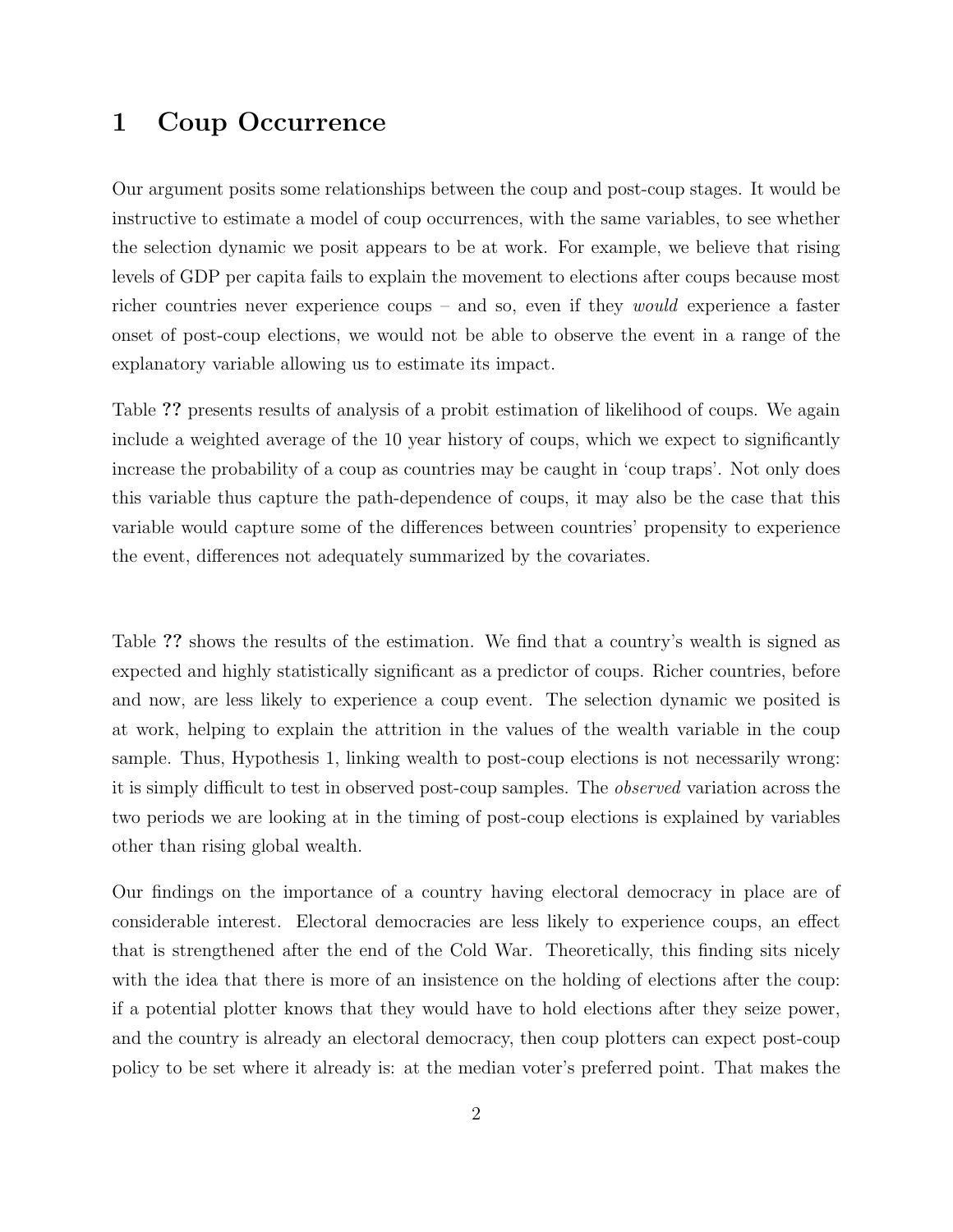actual gains from undertaking a risky grab of power minimal and potentially not worth the effort. This requires us to believe that the existence of electoral democracy in a country tends to result in greater pressure for elections in the post-1991 period. Whether this results from some normative shift among domestic audiences or whether some other mechanism is at work merits further research. In combination with the findings on elections after the coup, the finding on electoral democracy has a special meaning: coups after the Cold War are less likely to come to countries that already have elections and more likely to steer the countries they affect toward the holding of elections.

As expected, we find that coup-history is a significant predictor of future coups. We do not find that economic growth leads to fewer coups, a non-finding possibly attributable to the complex relationship between economic performance and political instability. The French colony variable is also insignificant, possibly a reflection of the inability or unwillingness of outsiders to intervene with the fast-developing, possibly violent events that mark most coups.

We plot the overtime variation in the incidence of successful coup d'états. Figure ?? shows two trends. The bars indicate the number of coups in a given year. The line represents the number of countries with coup-installed leaders. There is an evident overtime decline in the incidence of coups. The popularity of coups peaked at the height of the Cold War between 1960 and 1980, with some years recording 10 or more extra-constitutional seizures of executive power. Before 1991, there was not a single year on record in which a coup did not succeed at least once. After the end of the Cold War, some years record no coups, and the maximum number of events we see in a single year does not come close to the maximum observed in the earlier period.

Our results indicate that growing levels of economic development may be partly responsible for the decline, and greater insistence on post-coup elections may also play a role.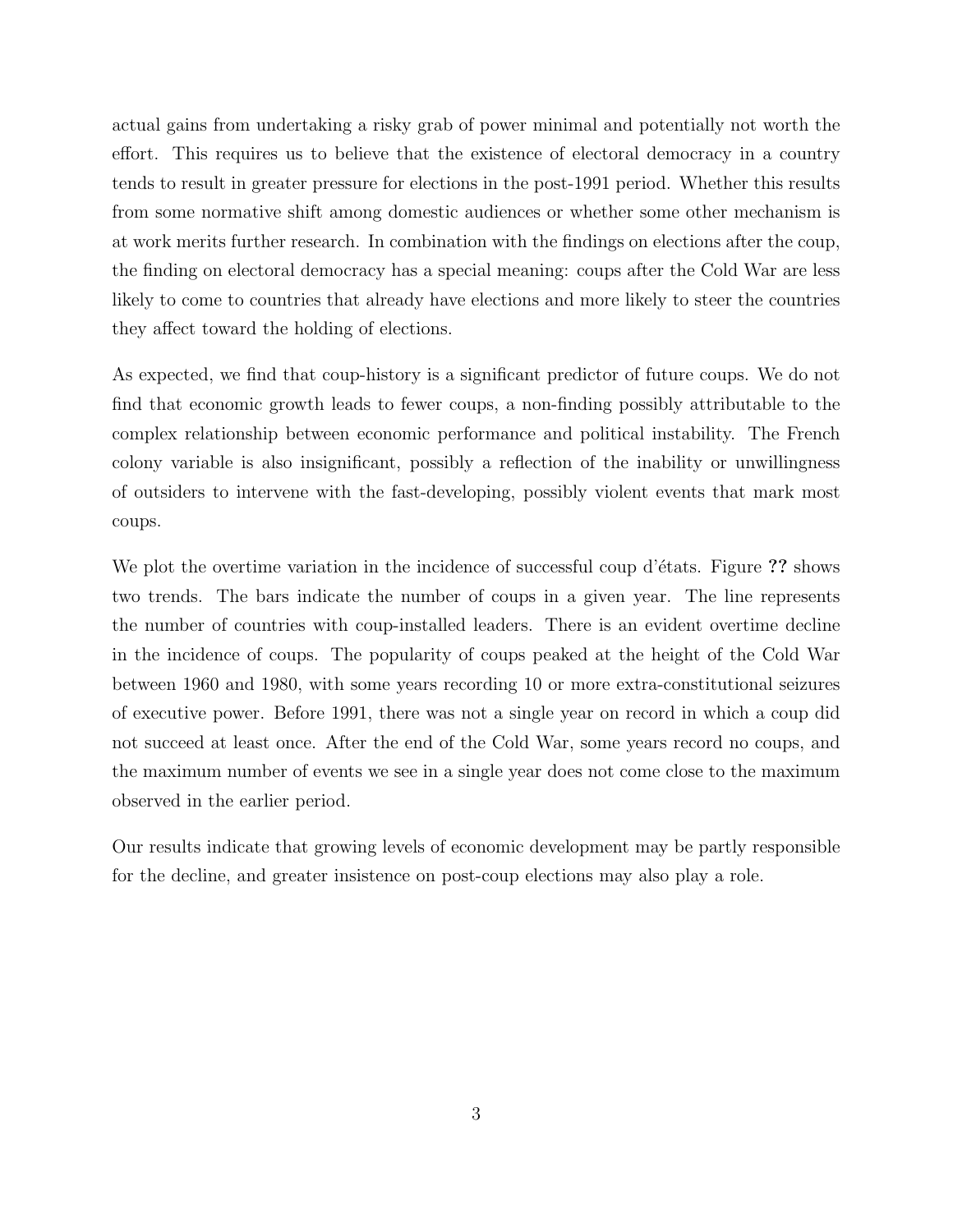

Figure 1: What Happened to the Coup d'Etat? Fewer Coups, Fewer Coup-leaders in Power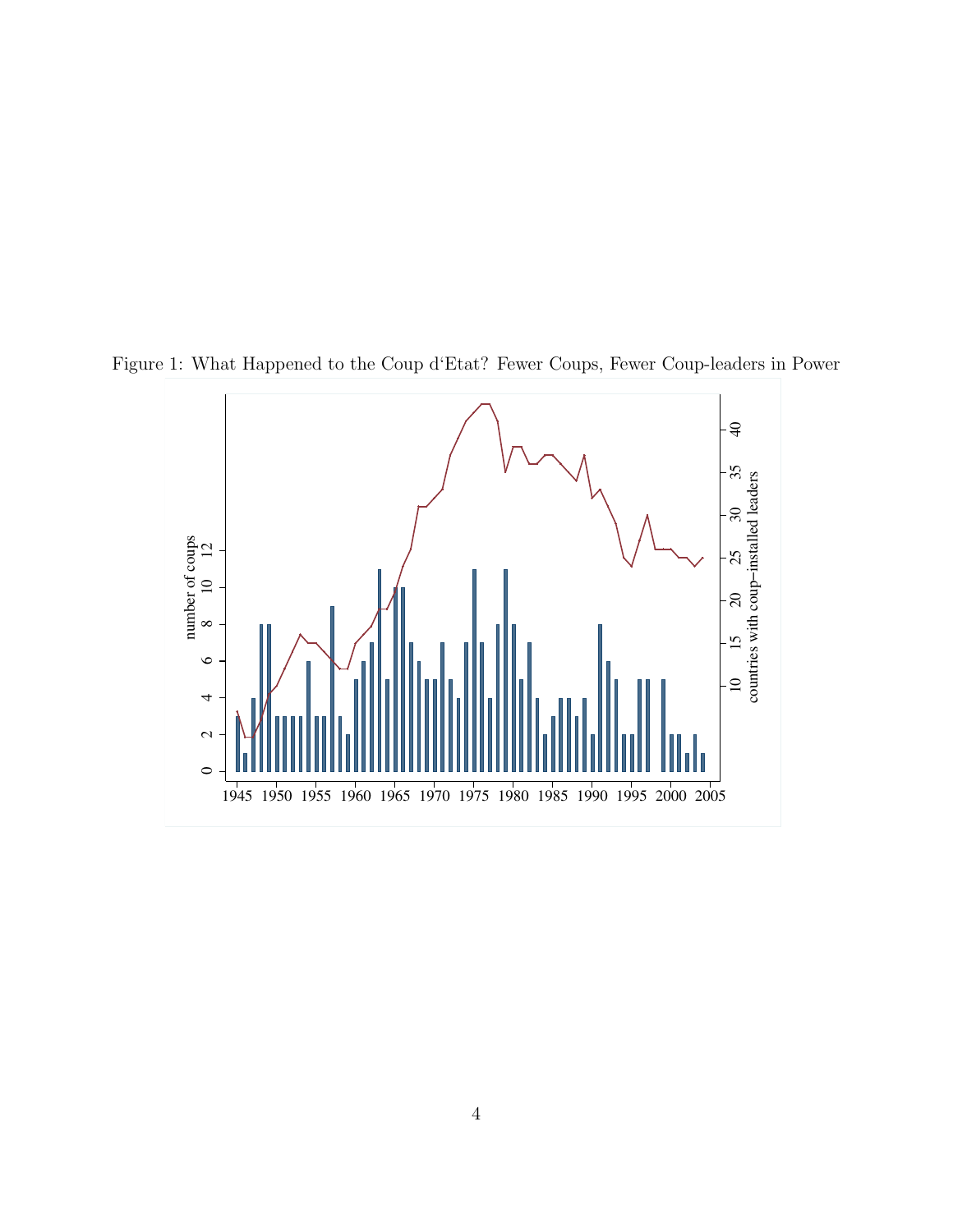|                                       | (1)         | (2)                            | (3)          |  |  |  |
|---------------------------------------|-------------|--------------------------------|--------------|--|--|--|
| Variables                             | Pre-        | Post-                          | Pre and Post |  |  |  |
|                                       |             |                                |              |  |  |  |
| Aid dep                               | $-0.365$    | 0.457                          | $-0.380$     |  |  |  |
|                                       | (0.671)     | (0.956)                        | (0.674)      |  |  |  |
| $log$ GDP $pc$                        | $-0.191***$ | $-0.211**$                     | $-0.188***$  |  |  |  |
|                                       | (0.0704)    | (0.106)                        | (0.0705)     |  |  |  |
| Growth                                | 0.485       | 0.567                          | 0.500        |  |  |  |
|                                       | (0.874)     | (0.509)                        | (0.573)      |  |  |  |
| Ex-French Colony                      | 0.0308      | 0.176                          | 0.0673       |  |  |  |
|                                       | (0.161)     | (0.195)                        | (0.145)      |  |  |  |
| El Dem                                | $-0.281**$  | $-0.789***$                    | $-0.281**$   |  |  |  |
|                                       | (0.123)     | (0.224)                        | (0.123)      |  |  |  |
| Coup History                          | $4.770***$  | $5.500***$                     | $4.836***$   |  |  |  |
|                                       | (0.741)     | (1.301)                        | (0.690)      |  |  |  |
| Post Cold War                         |             |                                | 0.237        |  |  |  |
|                                       |             |                                | (0.788)      |  |  |  |
| Post x Aid Dep                        |             |                                | 0.753        |  |  |  |
|                                       |             |                                | (1.030)      |  |  |  |
| Post x GDP pc                         |             |                                | $-0.0432$    |  |  |  |
|                                       |             |                                | (0.104)      |  |  |  |
| Post x El Dem                         |             |                                | $-0.456**$   |  |  |  |
|                                       |             |                                | (0.228)      |  |  |  |
| Constant                              | $-0.220$    | $-0.179$                       | $-0.252$     |  |  |  |
|                                       | (0.522)     | (0.826)                        | (0.519)      |  |  |  |
|                                       |             |                                |              |  |  |  |
| Observations                          | 1,856       | 1,193                          | 3,049        |  |  |  |
| Robust standard errors in parentheses |             |                                |              |  |  |  |
|                                       |             | *** p<0.01, ** p<0.05, * p<0.1 |              |  |  |  |

Table 1: Probit Model of the Likelihood of a Coup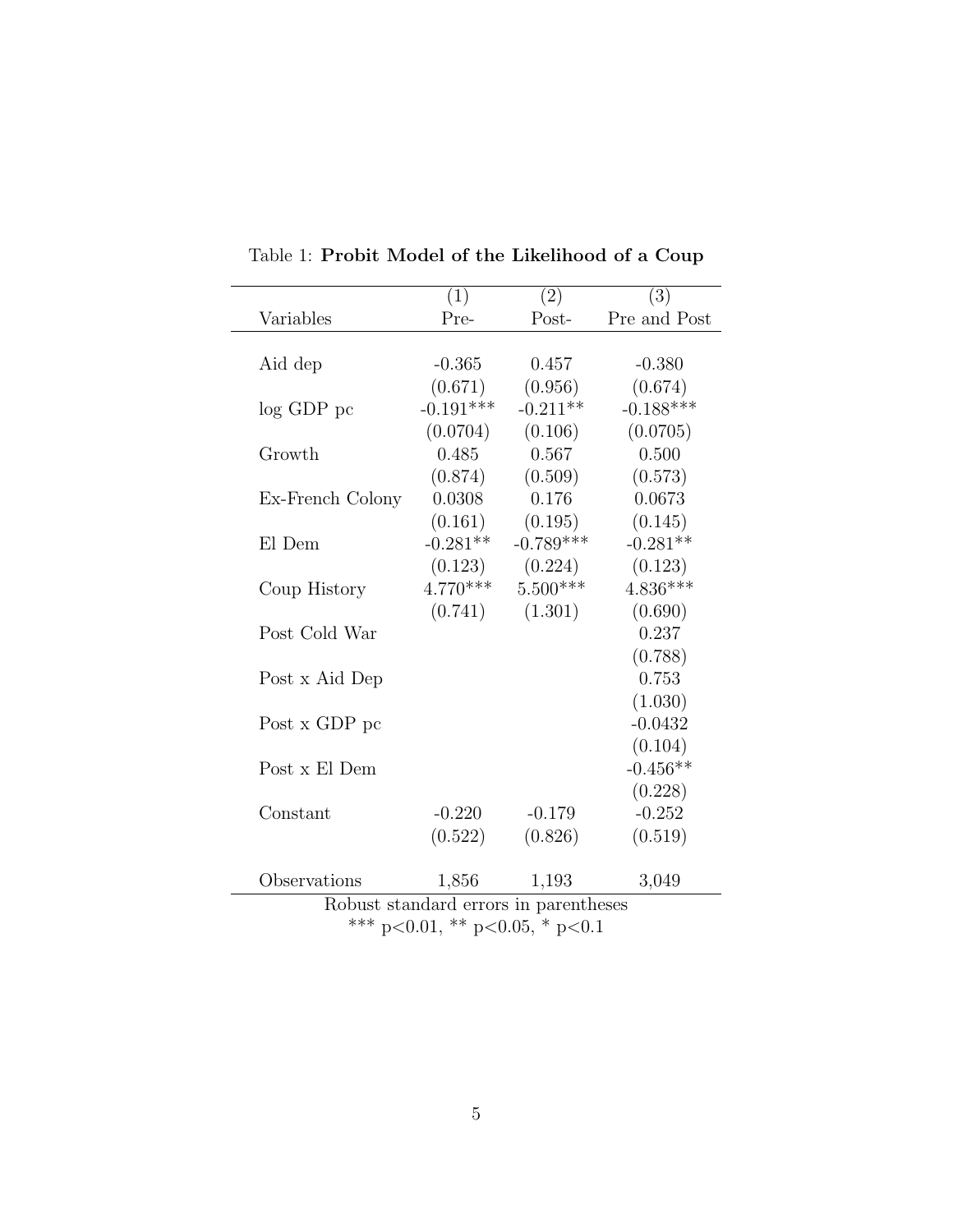## 2 Coup Dates in Archigos

### Table 2: Coup Dates

| Afghanistan    | $07$ sep $53$        | $19$ jun $65$        | $17$ jul $73$       | 27apr78             | $27$ dec $79$       | 16apr92              |
|----------------|----------------------|----------------------|---------------------|---------------------|---------------------|----------------------|
|                | $29$ jun $92$        | $27$ sep $96$        | 13nov01             |                     |                     |                      |
| Argentina      | 13nov55              | $29$ mar $62$        | $28$ jun $66$       | $08$ jun $70$       | 22 <sub>mar71</sub> | 29 <sub>mar</sub> 76 |
|                | $11$ dec $81$        | $17$ jun $82$        | $18$ jun $93$       |                     |                     |                      |
| Bangladesh     | 06nov75              | 30may81              | 20 <sub>mar82</sub> |                     |                     |                      |
| Benin          | 27oct63              | $22$ dec $65$        | $17$ dec $67$       | $10$ dec $69$       | 26oct72             |                      |
| <b>Bolivia</b> | $16$ may $51$        | $11$ apr $52$        | 04nov64             | $26$ sep $69$       | 06oct70             | $22\text{aug}71$     |
|                | 24nov78              | 01nov79              | $17$ jul $80$       | 04aug81             | $19$ jul $82$       |                      |
| <b>Brazil</b>  | 30oct45              | $24\text{aug}54$     | 11nov55             | $02$ apr $64$       |                     |                      |
| Burkina Faso   | $03$ jan $66$        | 08feb74              | 25nov80             | 07nov82             | 04aug83             | 15oct87              |
| Burundi        | 28nov66              | $01\text{nov}76$     | $03$ sep $87$       | 21oct93             | $25$ jul $96$       |                      |
| Cambodia       | 18 <sub>mar</sub> 70 | 10apr75              | 06jul97             |                     |                     |                      |
| Central AR     | $01$ jan $66$        | $01$ sep $81$        | 15 <sub>mar03</sub> |                     |                     |                      |
| Chad           | $01\text{aug}45$     | $21$ jan $49$        | $13$ jun $53$       | $10$ may $57$       | $11$ sep $73$       | 13apr75              |
|                | 23 <sub>mar</sub> 79 | $07$ jun $82$        | $02$ dec $90$       |                     |                     |                      |
| Comoros        | $03\text{aug}75$     | $13$ may $78$        | 18dec89             | $29$ sep $95$       | $30$ apr $99$       |                      |
| Congo          | $04$ sep $68$        | 18 <sub>mar</sub> 77 | 05feb79             |                     |                     |                      |
| Congo, DR      | $20$ apr $48$        | 10 <sub>mar52</sub>  | $01$ jan $59$       | $14$ sep $60$       | 25nov65             | 15jul74              |
|                | $16$ may $97$        | 15oct97              | $25$ dec $99$       | $16$ jan $01$       |                     |                      |
| Dominican R    | $30$ may $61$        | $19$ jan $62$        | $25$ sep $63$       | $27$ apr $65$       |                     |                      |
| Ecuador        | $03$ sep $47$        | $22$ jul $52$        | $07$ nov $61$       | $11$ jul $63$       | 15feb72             | $11$ jan $76$        |
| El Salvador    | $14$ dec $48$        | $26$ oct $60$        | $25$ jan $61$       | 03aug79             | 15oct79             | $07$ dec $80$        |
| Ethiopia       | 17feb64              | 23nov74              | 03feb77             | $14$ may $87$       | $27$ may $91$       | 06jan92              |
|                | $22$ jul $94$        | $14$ jul $00$        |                     |                     |                     |                      |
| Ghana          | 24feb66              | $13$ jan $72$        | $05$ jul $78$       | $04$ jun $79$       | $31$ dec $81$       |                      |
| Greece         | $15$ jul $65$        | $13$ dec $67$        | 25nov73             |                     |                     |                      |
| Guatemala      | $08$ jul $54$        | 27oct57              | 31 <sub>mar63</sub> | 23 <sub>mar82</sub> | 08aug83             | $03$ apr $84$        |
|                | $31$ may $93$        |                      |                     |                     |                     |                      |

Continued on next page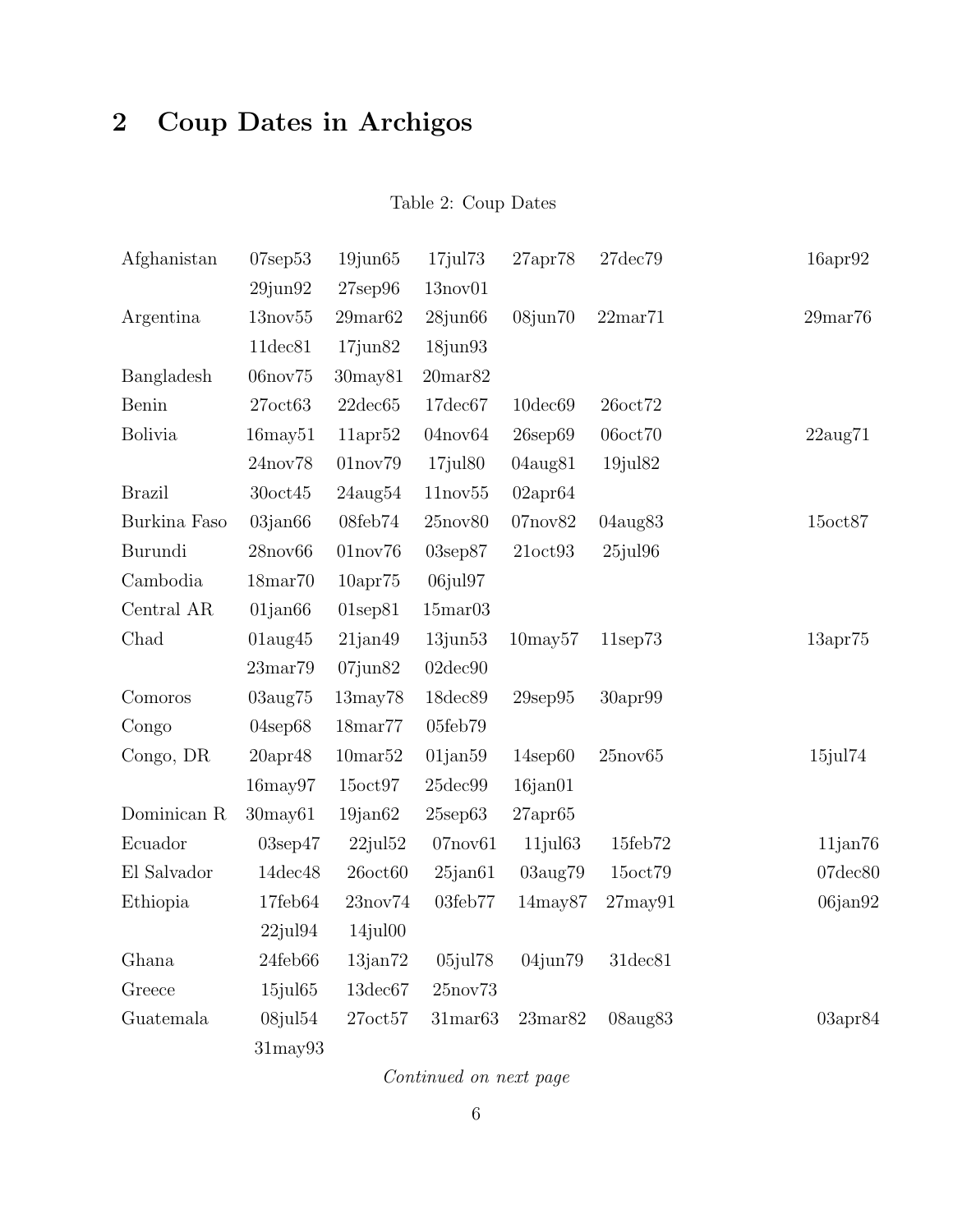### Table 2 continued from previous page

| Guinea-Bissau | 14nov80             | $07$ may $99$        | $14$ sep $03$        |                     |                      |                     |
|---------------|---------------------|----------------------|----------------------|---------------------|----------------------|---------------------|
| Haiti         | $11$ jan $46$       | $10$ may $50$        | $12$ dec $56$        | $14$ jun $57$       | 07feb86              | 17sep88             |
|               | $30$ sep $91$       | 29feb04              |                      |                     |                      |                     |
| Honduras      | $30$ apr $51$       | $19a$ ug $53$        | $15$ jul $56$        | $21$ oct $56$       | $03$ oct $63$        | 12 <sub>mar66</sub> |
|               | 04dec72             | 22apr75              | 07aug78              |                     |                      |                     |
| Iraq          | $14$ jul $58$       | $03$ jul $61$        | 08feb63              | $17$ jul $68$       | 26oct79              |                     |
| Laos          | $31$ dec $59$       | $10$ dec $60$        | $19$ apr $64$        | $02$ dec $75$       | 22nov89              |                     |
| Lesotho       | 19nov68             | $01$ sep $69$        | $11\text{feb}75$     | 12apr80             | $20$ jan $86$        | $09$ sep $90$       |
|               | $26$ mar $91$       | $02$ may $91$        | $17\text{aug}94$     | $06$ jul $02$       |                      |                     |
| Mauritania    | $26$ may $47$       | 18feb51              | 02 <sub>mar</sub> 62 | 10jul78             | 06apr79              | $17$ jul $79$       |
|               | $04$ jan $80$       | $12$ dec $84$        | 18sep88              |                     |                      |                     |
| Niger         | 15apr74             | $27$ jan $96$        | $11$ apr $99$        |                     |                      |                     |
| Nigeria       | $29$ jul $66$       | $23$ jul $70$        | $29$ jul $75$        | $13 \text{feb} 76$  | $31$ dec $83$        | $27\text{aug85}$    |
|               | 17nov93             |                      |                      |                     |                      |                     |
| Pakistan      | $07$ oct $58$       | $20$ dec $71$        | $05$ jul $77$        | $18$ apr $93$       | 05nov96              | 12oct99             |
| Panama        | $01$ oct $48$       | 20nov49              | 12oct68              | 03 <sub>mar82</sub> |                      |                     |
| Paraguay      | $03$ jun $48$       | $10$ sep $49$        | $06$ may $54$        | 03feb89             |                      |                     |
| Peru          | $30$ dec $47$       | 28oct48              | $19$ jul $62$        | 03 <sub>mar63</sub> | 01nov63              | $03$ oct $68$       |
|               | $22\text{feb}72$    | $05$ jul $73$        | 25apr74              | $29$ aug $75$       | $21\text{aug}91$     | $27$ jun $95$       |
| Sierra Leone  | 23 <sub>mar67</sub> | $19$ apr $68$        | $26$ jun $78$        | $24$ jan $86$       | $26$ jan $91$        | $29$ apr $92$       |
|               | $17$ jan $96$       | $25$ may $97$        |                      |                     |                      |                     |
| Sudan         | 17nov58             | $23$ may $69$        | $22$ jul $71$        | $10\text{aug}83$    | $06$ apr $85$        | 30jun89             |
| Syria         | 19dec49             | 28feb50              | 28feb54              | $28$ sep $61$       | 28 <sub>mar</sub> 62 | $27$ jul $63$       |
|               | $25$ feb $66$       | 13nov70              | $07$ sep $92$        |                     |                      |                     |
| Thailand      | $25$ jul $57$       | $16$ sep $57$        | $13$ jan $63$        | $14$ apr $67$       | $06$ oct $76$        | $20$ oct $77$       |
|               | 07nov87             | $23$ feb $91$        |                      |                     |                      |                     |
| Turkey        | $27$ may $60$       | 12 <sub>mar</sub> 71 | $20$ sep $80$        | 30jun97             |                      |                     |
| Uganda        | $25$ jan $71$       | $01$ sep $76$        | $12$ may $80$        | $27$ jul $85$       | $29$ jan $86$        |                     |
| Venezuela     | $18$ oct $45$       | 24nov48              | $13\text{nov}50$     | $30$ jan $64$       | $12$ jun $65$        |                     |
| Yemen         | $13\mathrm{mar}48$  | $27$ sep $62$        | 05nov67              | $22$ jun $69$       | $13$ jun $74$        |                     |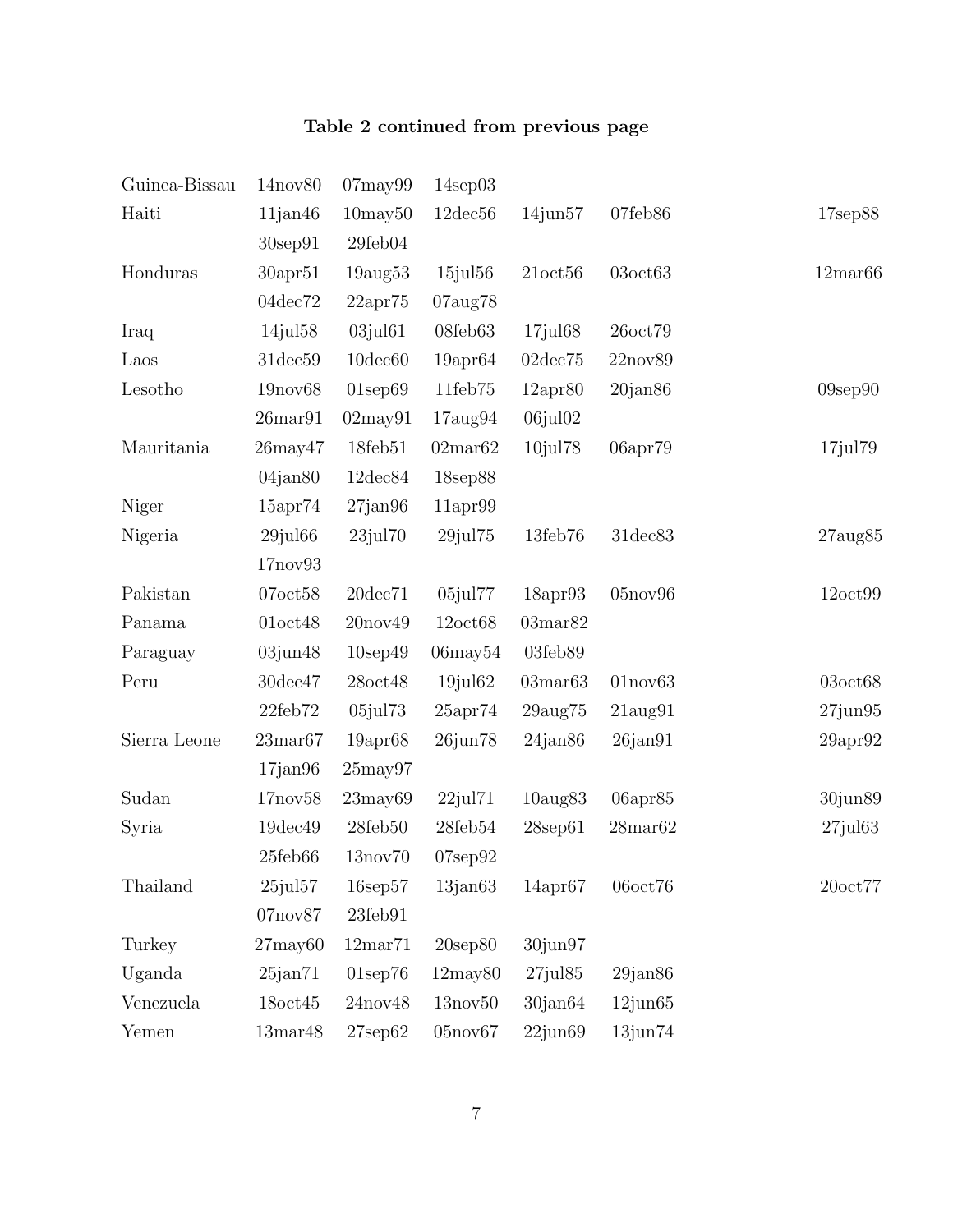## 3 Onset of Elections After Coups: Polity Scores

Figure ?? shows the average polity2 score of countries experiencing coups. Depending on the number of years since the onset of the coup, the average polity2 score will differ. As we can see, there is no or little liberalization for the pre-1991 period. Even many years after the onset of the coup, a country is likely to record a polity2 score in negative (undemocratic) category. This changes after 1991. Countries move quickly into positive territory on polity2. Coups after 1991 take place against more liberalized settings than their predecessors: the year before the coup  $(-1)$  on the x-axis shows countries close to 1 on polity 2 for 1991 and later, and shows countries in negative polity2 terrirory for the preceding period. This is probably a function of the greater prevalence of elections after the Cold War ends. Still, seven years after a country undergoes a coup in the 1991 period, it is (1) more liberalized than a pre-1991 coup country at the same juncture, but also it is (2) more liberalized relative to where it starts off before the coup. While our dependent variable is time-to-elections, and not polity2, this discussion confirms that there the end of the Cold War is non-trivial watershed in the consequences of coups for democratization.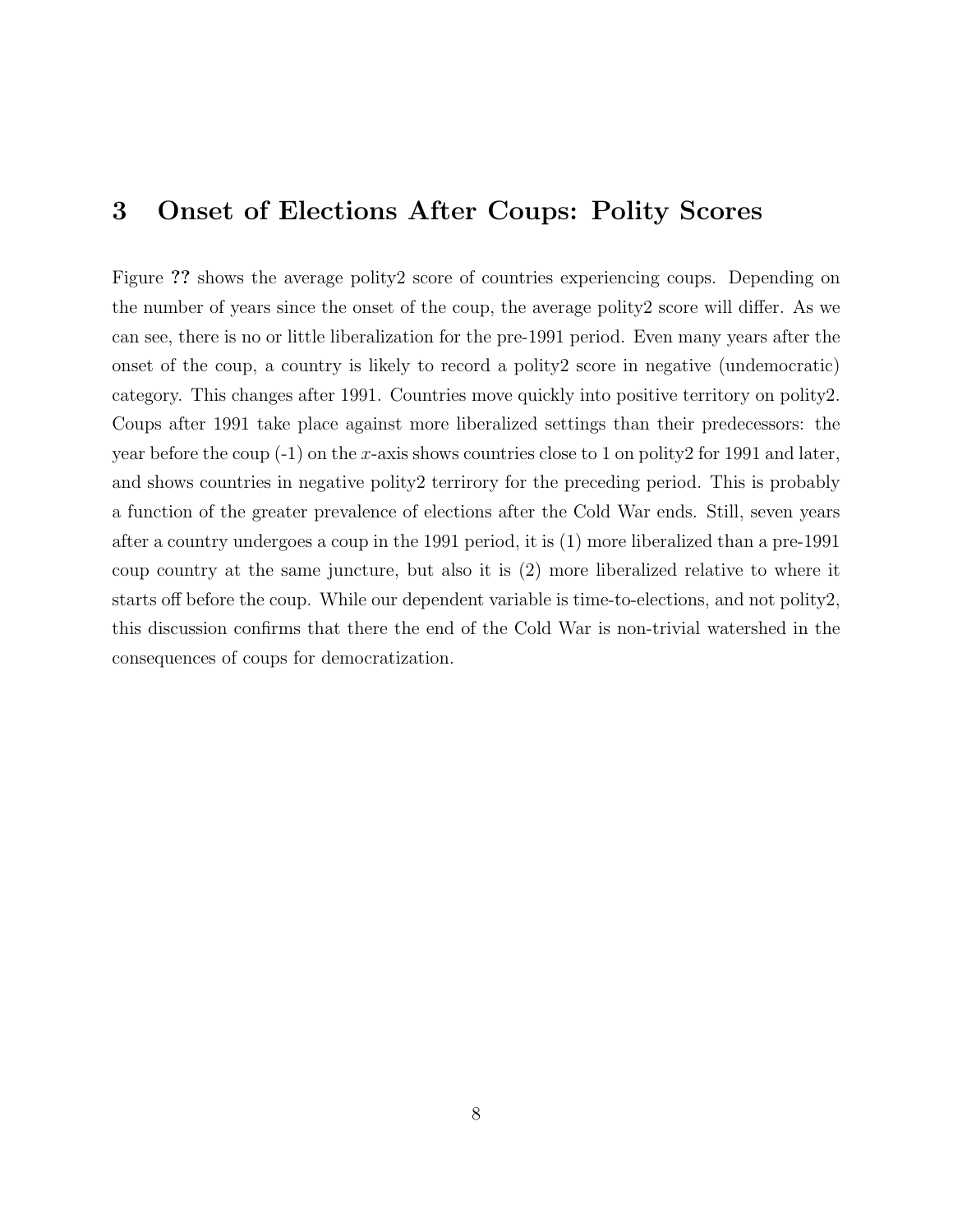

Figure 2: Countries' Changing Post-Coup Trajectories: Polity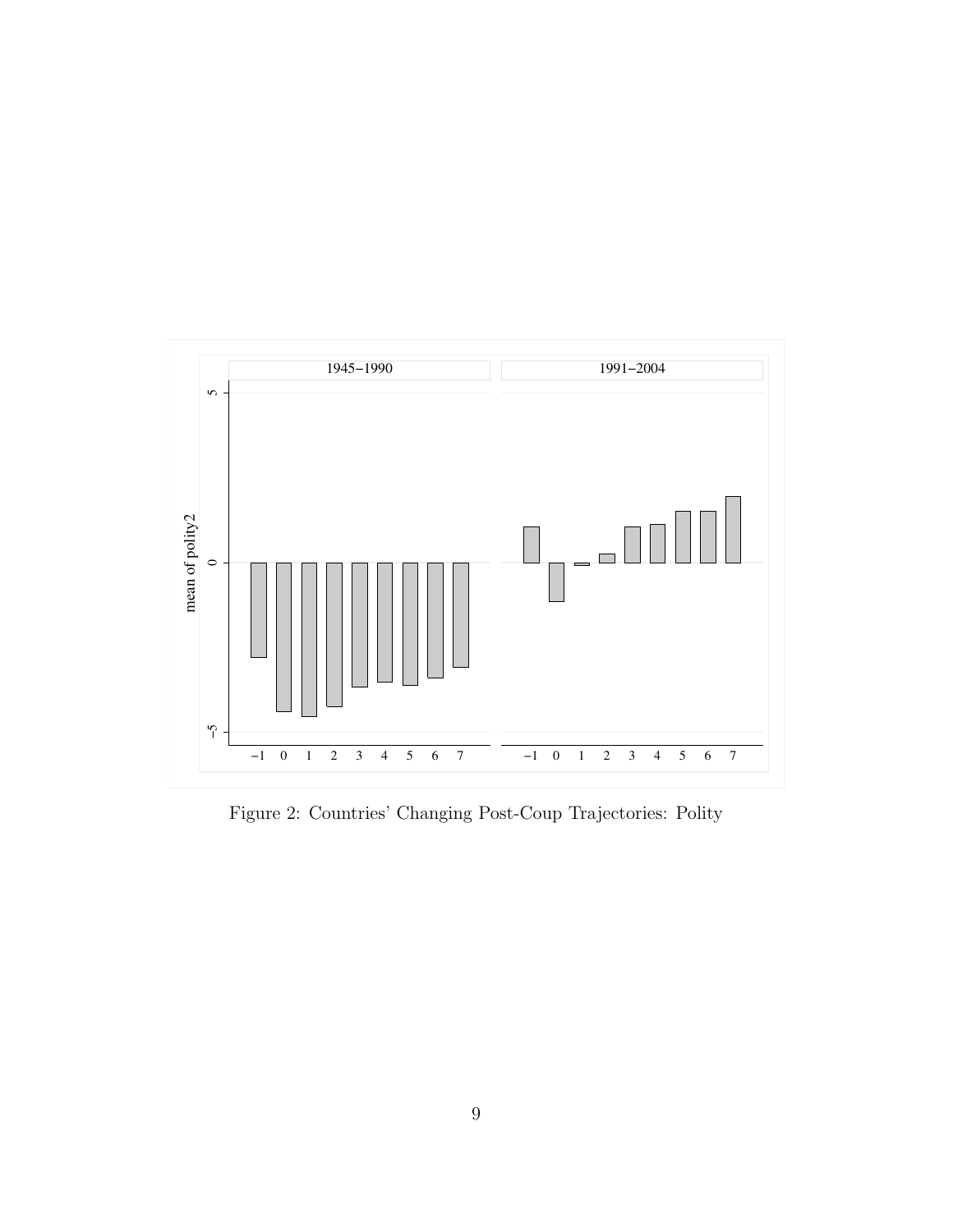## 4 Onset of Elections After Coups: Results with Different Decades

Table ?? shows results for different decades and results for whether democracy was in place longer (more than 10 years). In model (2), the 1960s are the baseline category. The 1970s dummy and the 1980's dummy cannot distinguish time to elections in those decades from the 1960s. The confirms the view that the end of the Cold War is an important dividing line. Models (3) and (4) contrast the case of coups against democracies that have been in place for 7 and 15 years, respectively. In either case, we are morel likely to see elections after a coup. This does not settle the question of what is the magic age (causing democracy to get institutionalized), but it indicates that it is not necessarily the case that representative institutions need to be in place for a very long period of time to have consequences.

We provide another look at the variation in time to election over time, this time using a structural break approach. Figure ?? shows a test for structural breaks in the data, using time to election after coup as the dependent variable. Tests with  $R$ 's sctest command using time to elections within 3 years indicate that the evidence for structural break in the data is strongest for 1991. Results are similar using 5 year interval as the cutoff date. Results for early 1960s reflect a change to shorter time to elections. That change is not as significant as the change with the onset of the post-CW period.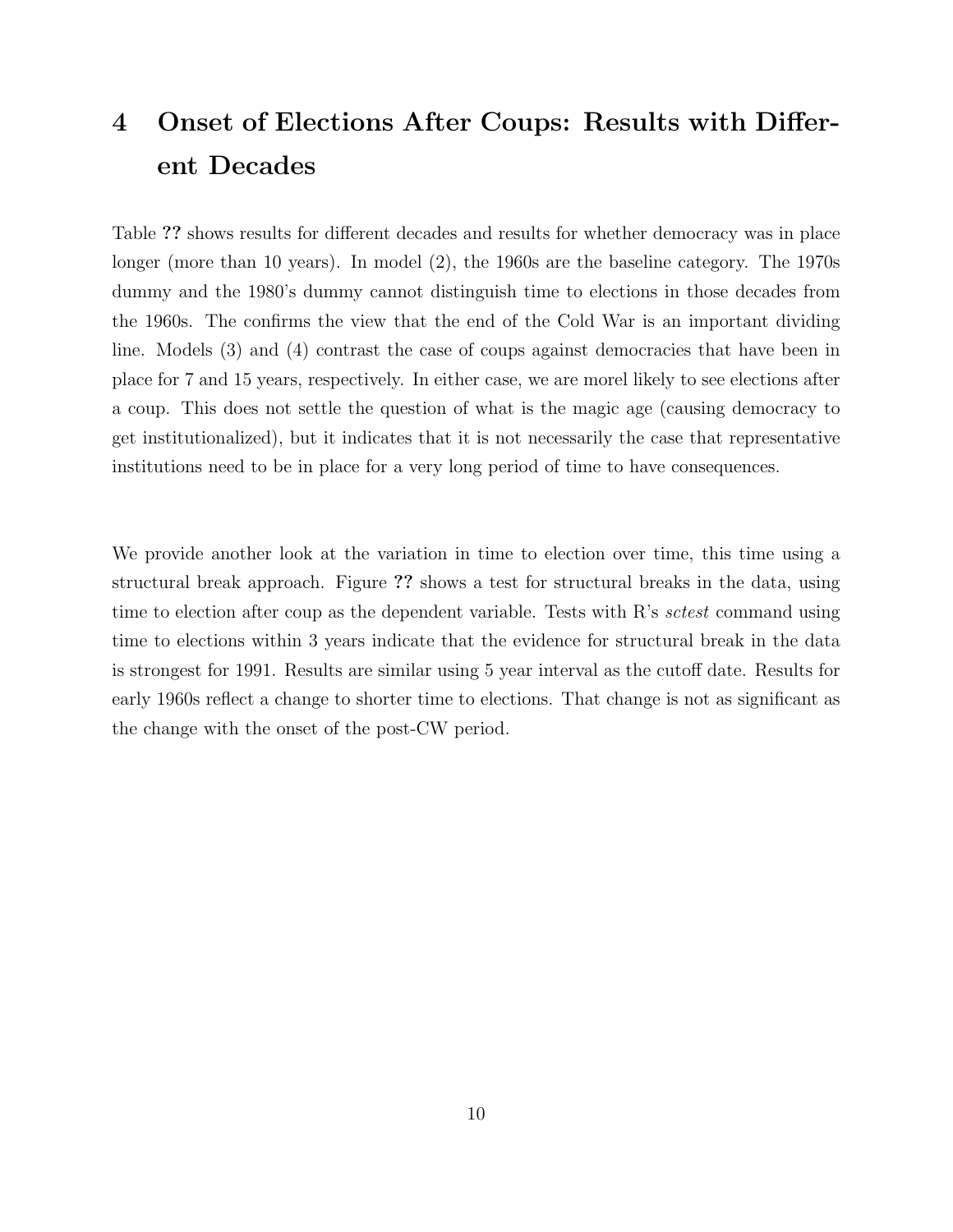|                                                                         | $\overline{(1)}$ | $\overline{(2)}$ | $\overline{(3)}$ | (4)          |  |  |  |  |
|-------------------------------------------------------------------------|------------------|------------------|------------------|--------------|--|--|--|--|
|                                                                         | By CW            | By Dec           | Dem              | Old Dem      |  |  |  |  |
|                                                                         |                  |                  |                  |              |  |  |  |  |
| Aid Dependence                                                          | 0.145            | 0.0566           | $-1.076$         | $-1.145$     |  |  |  |  |
|                                                                         | (0.390)          | (0.405)          | (0.880)          | (0.891)      |  |  |  |  |
| GDP per capita                                                          | 0.0584           | 0.0579           | 0.0389           | 0.0277       |  |  |  |  |
|                                                                         | (0.0553)         | (0.0560)         | (0.0540)         | (0.0549)     |  |  |  |  |
| Economic Growth                                                         | $-0.952$         | $-0.843$         | $-0.863$         | $-1.023$     |  |  |  |  |
|                                                                         | (0.639)          | (0.647)          | (0.682)          | (0.657)      |  |  |  |  |
| Ex-French Colony                                                        | $-0.00713$       | $-0.0201$        | 0.112            | 0.115        |  |  |  |  |
|                                                                         | (0.107)          | (0.106)          | (0.124)          | (0.129)      |  |  |  |  |
| Years since Coup                                                        | $-0.0211***$     | $-0.0227***$     | $-0.0165**$      | $-0.0191***$ |  |  |  |  |
|                                                                         | (0.00631)        | (0.00663)        | (0.00668)        | (0.00663)    |  |  |  |  |
| Pre-Coup Dem                                                            |                  |                  | $0.367***$       |              |  |  |  |  |
|                                                                         |                  |                  | (0.129)          |              |  |  |  |  |
| Pre-Coup 15-yrs Dem                                                     |                  |                  |                  | $0.364**$    |  |  |  |  |
|                                                                         |                  |                  |                  | (0.159)      |  |  |  |  |
| Post x Aid Dep                                                          |                  |                  | $1.866**$        | $2.001**$    |  |  |  |  |
|                                                                         |                  |                  | (0.896)          | (0.894)      |  |  |  |  |
| 1970s                                                                   |                  | $-0.165$         |                  |              |  |  |  |  |
|                                                                         |                  | (0.164)          |                  |              |  |  |  |  |
| 1980s                                                                   |                  | 0.144            |                  |              |  |  |  |  |
|                                                                         |                  | (0.159)          |                  |              |  |  |  |  |
| Post Cold War                                                           | $0.685***$       | $0.702***$       | $0.507***$       | $0.523***$   |  |  |  |  |
|                                                                         | (0.109)          | (0.156)          | (0.124)          | (0.124)      |  |  |  |  |
| Constant                                                                | $-1.871***$      | $-1.853***$      | $-1.879***$      | $-1.731***$  |  |  |  |  |
|                                                                         | (0.386)          | (0.393)          | (0.398)          | (0.390)      |  |  |  |  |
| Observations                                                            |                  |                  |                  |              |  |  |  |  |
|                                                                         | 1,591            | 1,591            | 1,588            | 1,591        |  |  |  |  |
| Robust standard errors in parentheses<br>*** p<0.01, ** p<0.05, * p<0.1 |                  |                  |                  |              |  |  |  |  |
|                                                                         |                  |                  |                  |              |  |  |  |  |

Table 3: Elections After Coups: Different Decades and Coups in Older Democracies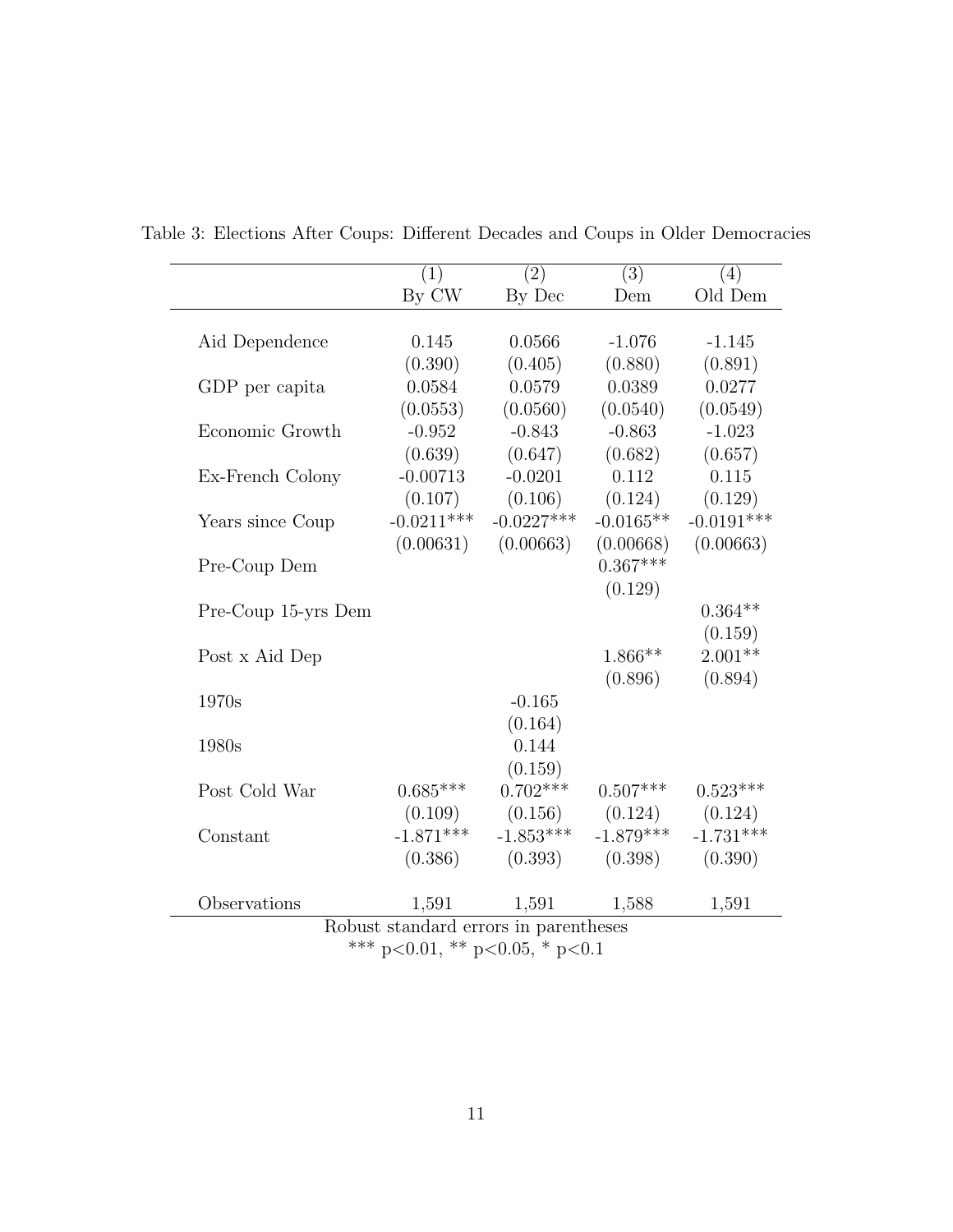Figure 3: Test for a Structural Break in Data: Does Time to Elections After Coup Change in year t? Test with R sctest command (strucchange) with a three-year cutoff criterion. See ?.



## **Structural Change Point**

Time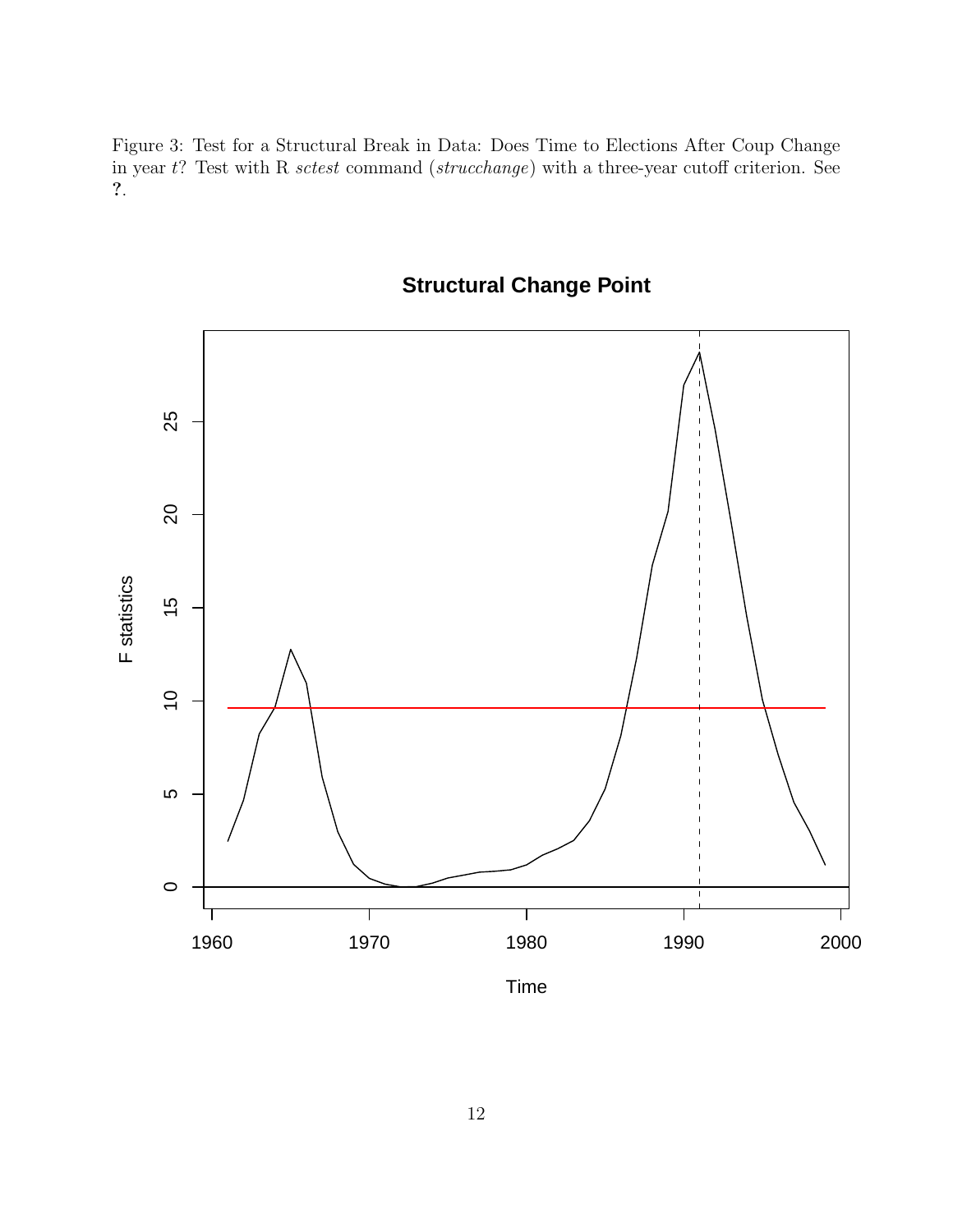#### 5 Results with Different Coup Datasets

Tables ?? and ?? show a comparison of results for the pre-1990 and post-1991 period respectively for five datasets of coups: (1) coup data by ?; (2) ?; (3) ?; (4) coup data by Monty G. Marshall and Donna Ramsey at the Center for Systemic Peace and (5) data by ?. These datasets are the major existing efforts to collect data on a global scale. Since we are interested in time to elections after coups, we look at successful coups. The models reflect the availability of covariates across all the datasets (for example, not all datasets include the identity of the actors perpetrating the coup, so this information cannot be included).

Table ?? shows that results on the effect of aid dependence are the same for the period preceding the end of the Cold War: there is no significant effect. Table ?? shows that, by contrast, aid dependent states move to adopt elections faster in the post-1991 period. The effect is insignificant only in model (2) but then again, this model has significantly fewer observations than the other models, an artifact of the mid-1990s cutoff date for the data collection. Comparing Archigos to the other data, we see that the pattern is even stronger elsewhere. Inspection of the trends in the different datasets, often available in the original publication, indicate that time to election is also on average shorter for the period after the end of the Cold War.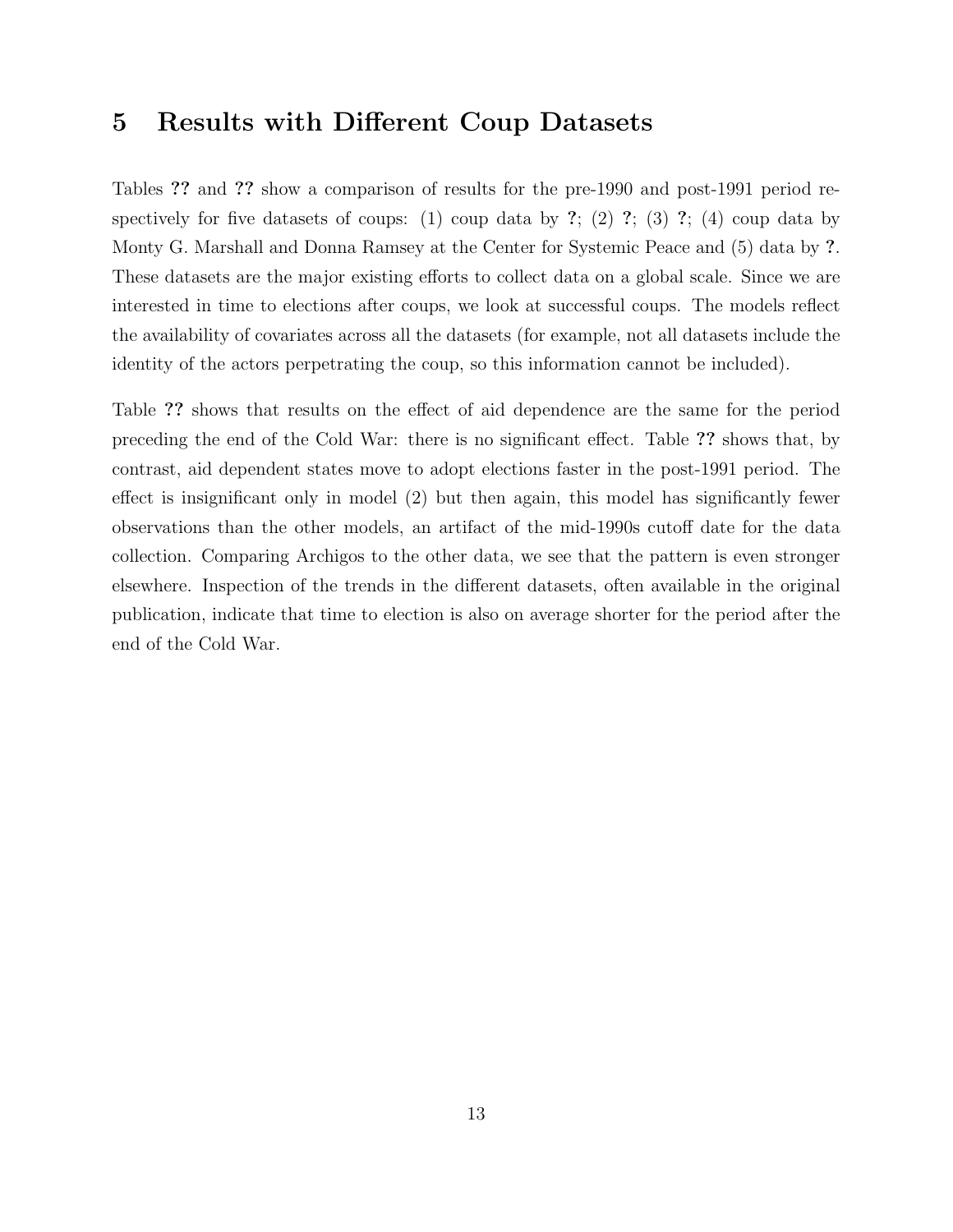|                                       | (1)          | (2)         | (3)          | (4)          | (5)          |  |  |
|---------------------------------------|--------------|-------------|--------------|--------------|--------------|--|--|
| Variable                              | Arch         | Ales        | BelSch       | МM           | PowTh        |  |  |
|                                       |              |             |              |              |              |  |  |
| Aid Dependence                        | $-0.730$     | $-1.360$    | $-0.512$     | $-0.634$     | $-1.022$     |  |  |
|                                       | (0.836)      | (1.209)     | (0.957)      | (0.895)      | (0.958)      |  |  |
| GDP per capita                        | 0.0591       | $0.175**$   | 0.128        | 0.0972       | 0.0749       |  |  |
|                                       | (0.0637)     | (0.0827)    | (0.0809)     | (0.0778)     | (0.0774)     |  |  |
| Economic Growth                       | $-2.584***$  | $-2.722***$ | $-2.612***$  | $-1.866**$   | $-2.591***$  |  |  |
|                                       | (0.721)      | (1.012)     | (0.880)      | (0.750)      | (0.827)      |  |  |
| Ex-French Colony                      | $-0.290*$    | $-0.661***$ | $-0.469**$   | $-0.193$     | $-0.226$     |  |  |
|                                       | (0.162)      | (0.239)     | (0.183)      | (0.179)      | (0.176)      |  |  |
| Years Since Coup                      | $-0.0272***$ | $-0.0281**$ | $-0.0438***$ | $-0.0588***$ | $-0.0430***$ |  |  |
|                                       | (0.00852)    | (0.0123)    | (0.0133)     | (0.0165)     | (0.0148)     |  |  |
| Constant                              | $-1.665***$  | $-2.260***$ | $-1.909***$  | $-1.735***$  | $-1.592***$  |  |  |
|                                       | (0.457)      | (0.591)     | (0.567)      | (0.544)      | (0.547)      |  |  |
| Observations                          | 1,251        | 864         | 936          | 854          | 925          |  |  |
| Robust standard errors in parentheses |              |             |              |              |              |  |  |
| *** p<0.01, ** p<0.05, * p<0.1        |              |             |              |              |              |  |  |

Table 4: Elections After Coups: A Comparison of the Archigos, Alesina, Belkin and Schofer, Marshall and Marshall, Powell and Thyne Datasets - Cold War Period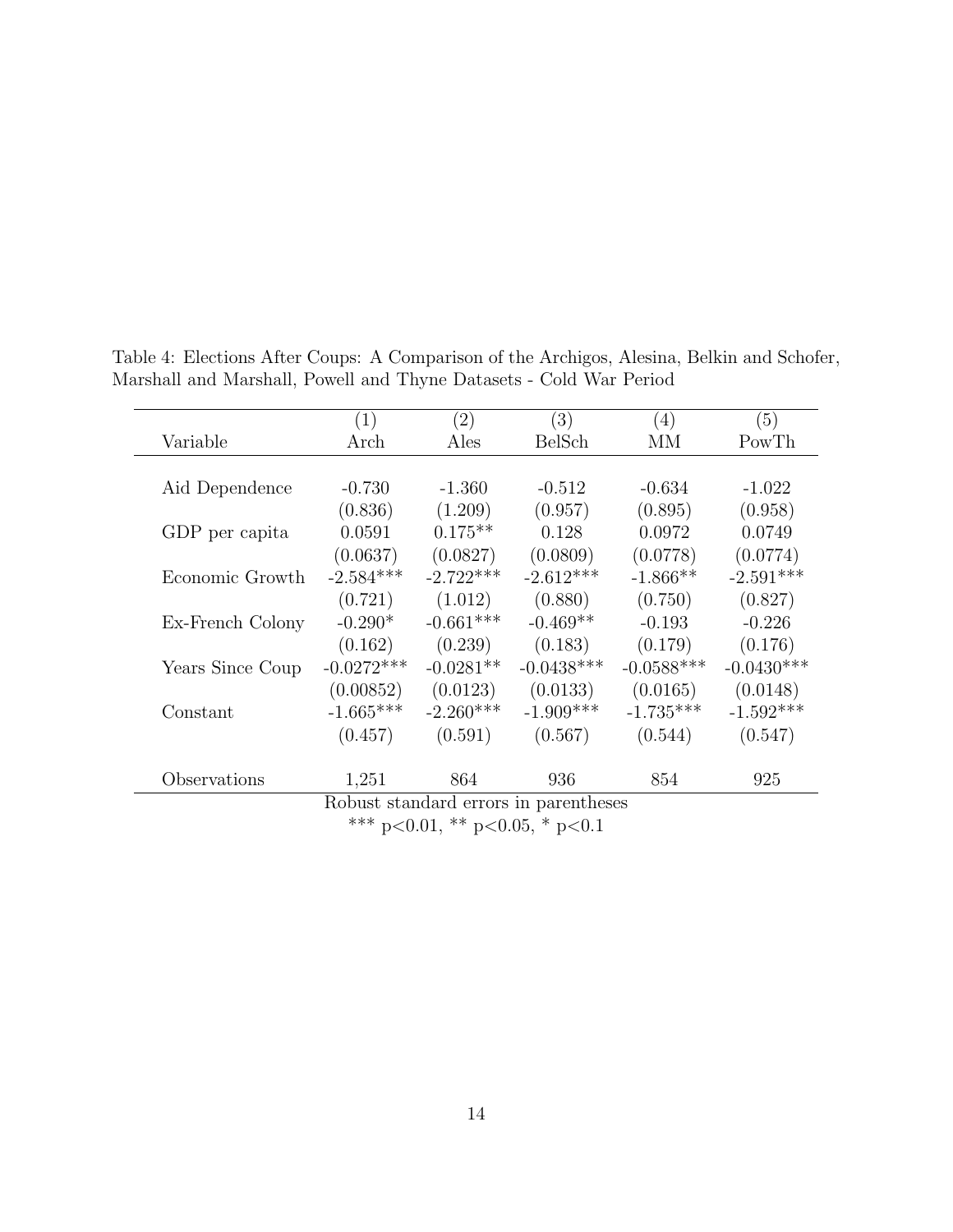|                                       | (1)        | (2)        | (3)           | (4)        | (5)         |  |  |
|---------------------------------------|------------|------------|---------------|------------|-------------|--|--|
| Variable                              | Arch       | Ales       | <b>BelSch</b> | MМ         | PowTh       |  |  |
|                                       |            |            |               |            |             |  |  |
| Aid Dependence                        | $0.749*$   | 1.021      | $1.282**$     | $0.999**$  | $1.068*$    |  |  |
|                                       | (0.425)    | (0.709)    | (0.646)       | (0.405)    | (0.596)     |  |  |
| GDP per capita                        | $-0.0233$  | $-0.116$   | 0.0357        | $-0.144$   | $-0.138$    |  |  |
|                                       | (0.0822)   | (0.159)    | (0.129)       | (0.0928)   | (0.0910)    |  |  |
| Economic Growth                       | 0.296      | $-0.132$   | $-0.577$      | 0.782      | 0.304       |  |  |
|                                       | (0.783)    | (0.729)    | (0.861)       | (0.891)    | (0.794)     |  |  |
| Ex-French Colony                      | $0.487***$ | $0.821***$ | $0.500**$     | $0.643***$ | $0.755***$  |  |  |
|                                       | (0.180)    | (0.304)    | (0.217)       | (0.210)    | (0.215)     |  |  |
| Years Since Coup                      | $-0.0161$  | $-0.0211$  | $-0.0228*$    | $-0.0183*$ | $-0.0239**$ |  |  |
|                                       | (0.0106)   | (0.0240)   | (0.0118)      | (0.0110)   | (0.0105)    |  |  |
| Constant                              | $-0.998*$  | $-0.462$   | $-1.342*$     | $-0.432$   | $-0.459$    |  |  |
|                                       | (0.523)    | (0.945)    | (0.743)       | (0.567)    | (0.566)     |  |  |
| Observations                          | 341        | 139        | 218           | 248        | 254         |  |  |
| Robust standard errors in parentheses |            |            |               |            |             |  |  |
| *** p<0.01, ** p<0.05, * p<0.1        |            |            |               |            |             |  |  |

Table 5: Elections After Coups: A Comparison of the Archigos, Alesina, Belkin and Schofer, Marshall and Marshall, Powell and Thyne Datasets - the Post-Cold War Period